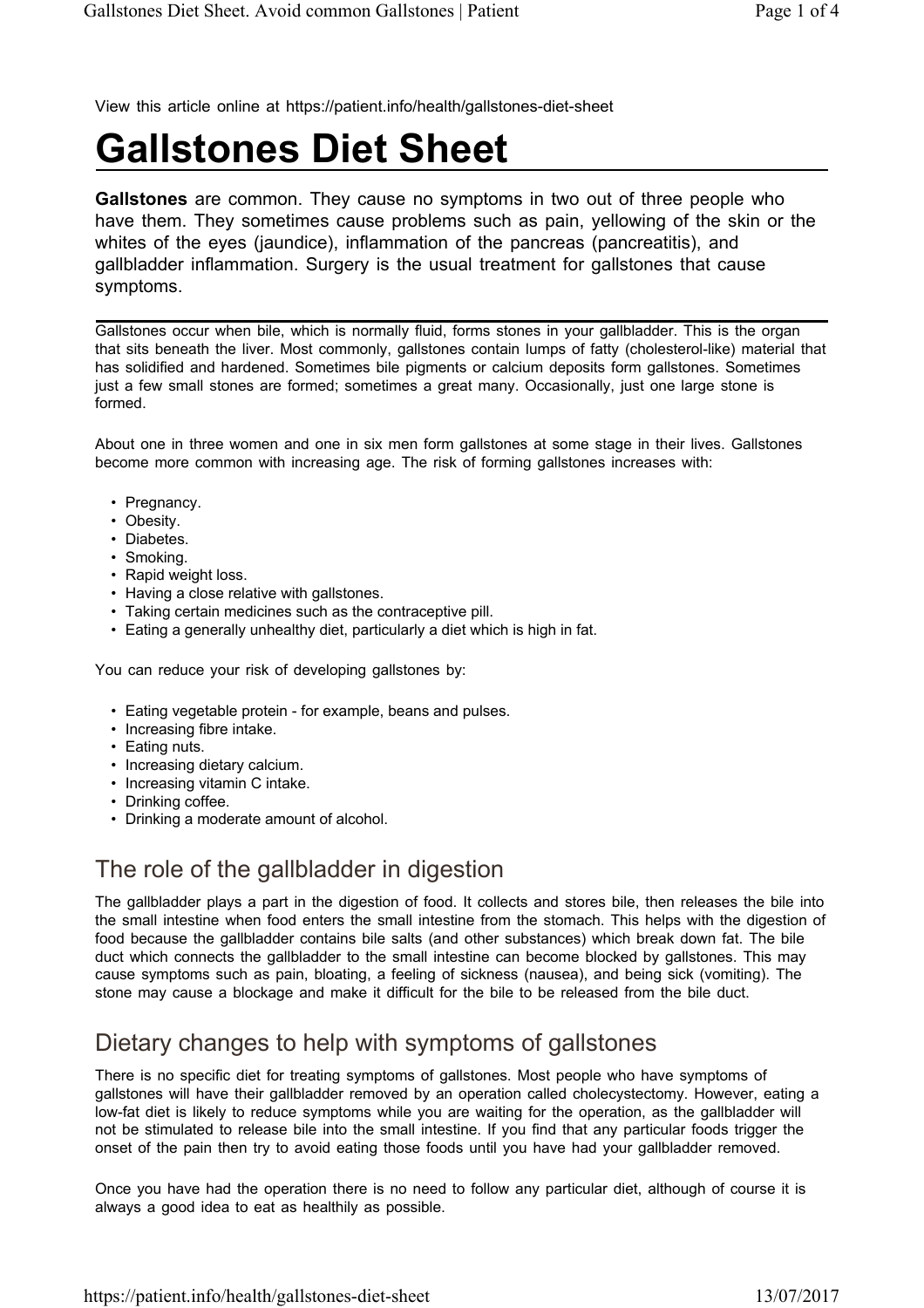If you are overweight, losing weight will be beneficial. However, it is important to do this gradually, as rapid weight loss has been associated with the development of gallstones. A safe weight loss of 1-2 lbs (0.5 to 1 kg) per week is recommended.

A healthy balanced diet consists of:

- Plenty of fruit and vegetables. Aim to have at least five portions each day.
- Plenty of starchy carbohydrates. Examples include bread, rice, cereals, pasta, potatoes, chapattis and plantain. Choose wholegrain varieties where possible.
- Some milk and dairy products (2-3 portions per day). Choose low-fat dairy products.
- Some meat, fish, eggs and alternatives such as beans and pulses.
- Limited amounts of foods high in fats and sugars. Limit saturated fat that is found in animal products, such as butter, ghee, cheese, meat, cakes, biscuits and pastries. Replace these with unsaturated fats found in non-animal products, such as sunflower, rapeseed and olive oil, avocados, nuts and seeds. But remember that unsaturated fats can also trigger gallstone pain.
- Make sure your diet is high in fibre. This can be found in beans, pulses, fruit and vegetables, oats and wholegrain products, such as bread, pasta and rice.
- Drink plenty of fluid at least two litres daily, such as water or herbal teas.

Try not to eat too much fat at one mealtime. It might be helpful to have smaller, more frequent meals. Some people find that specific foods are the triggers for symptoms. Keep a food and symptom diary to identify trigger foods. Avoid these foods for a two-week trial period and note any improvements in symptoms.

#### **Clinical Editor's notes (July 2017)**

Dr Hayley Willacy has read a study by researchers at Nuffield Department of Population Health at the University of Oxford on vegetarianism and gallstone disease - see below. British vegetarians tend to consume more fibre, less fat and have a lower BMI – all factors which are associated with lower rates of gallstone disease. Therefore, it might be expected that vegetarian diets would have a protective effect for gallstone disease. However, this study has shown there is a small but statistically significant positive association between vegetarian diet and symptomatic gallstone disease.

### Cutting down on fat

A high-fat diet and fatty foods can sometimes cause discomfort and painful symptoms. They may also cause fatty stools (steatorrhoea), which are oily, pale and smelly. Steatorrhoea is a sign that fat is not being digested properly.

| High-fat foods                                                 | Lower-fat alternatives                                                                                                                                                                                          |
|----------------------------------------------------------------|-----------------------------------------------------------------------------------------------------------------------------------------------------------------------------------------------------------------|
| Butter, lard, ghee, oils, spreads.                             | Lower-fat/light spreads, oil sprays for cooking, jam,<br>honey.                                                                                                                                                 |
| Whole milk, cream, full-fat yoghurts.                          | Skimmed or semi-skimmed milk, half-fat crème fraîche,<br>low-fat evaporated milk, low-fat or fat-free yoghurt.                                                                                                  |
| Full-fat cheese, such as Cheddar, Brie and<br>Stilton.         | Cottage cheese, light soft cheeses such as Philadelphia®<br>or Dairylea Light®, quark, reduced-fat Cheddar cheese or<br>naturally lower-fat cheeses such as mozzarella and<br>ricotta (matchbox-sized portion). |
| Snacks, such as cakes, biscuits, pastries,<br>crisps and nuts. | Toasted teacakes, low-fat popcorn, fruit and vegetables,<br>dried fruit, meringues, rice cakes, Rich Tea® biscuits, low-<br>fat crisps such as Quavers® or Skips®.                                              |

Here are some ways to cut down on fat in the diet.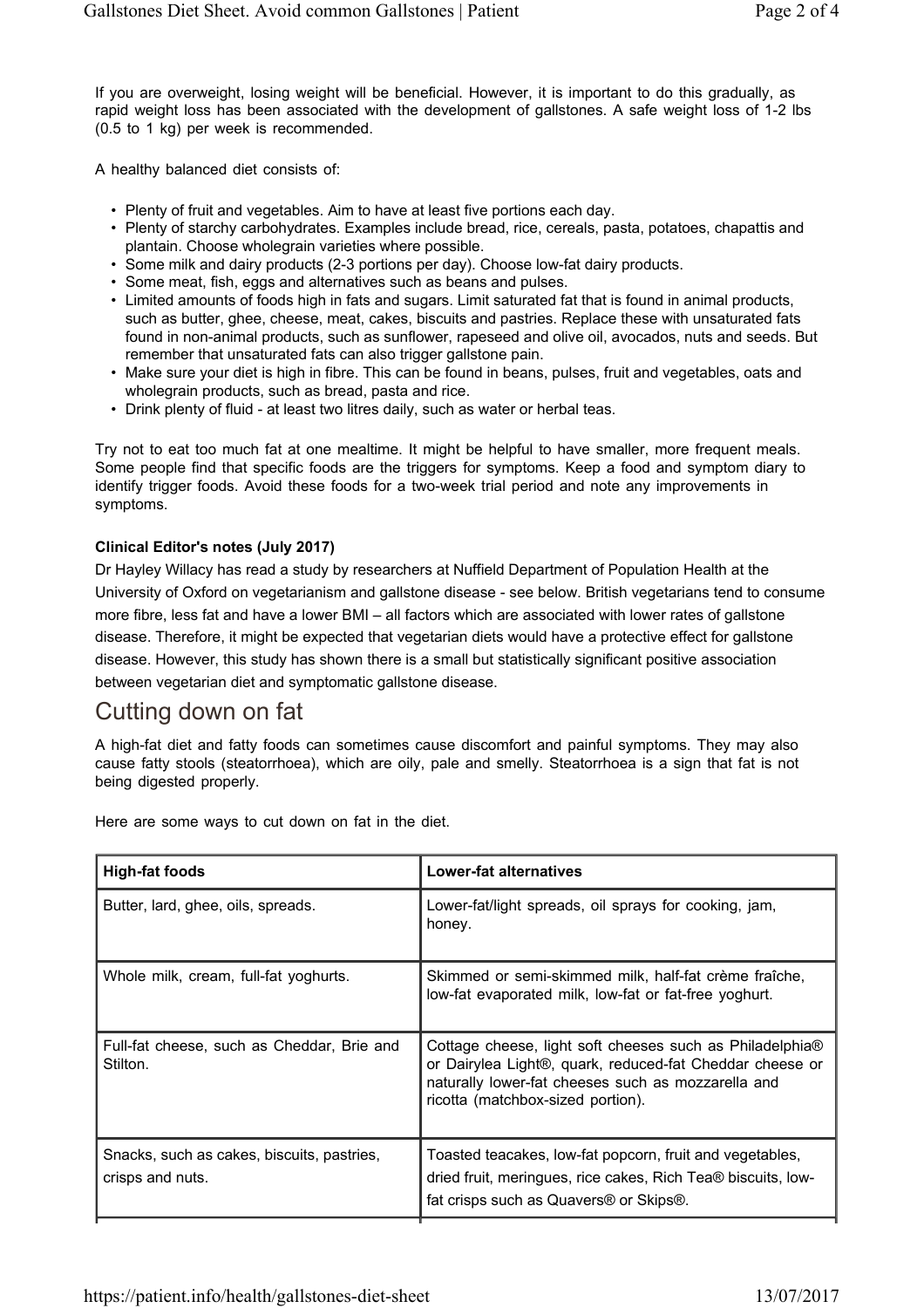| Puddings, such as pies, ice cream and<br>custards.                                                                                                            | Jelly, sugar-free jelly, low-fat custard, rice pudding made<br>with semi-skimmed milk, sorbet, tinned or stewed fruit, low-<br>fat yoghurts.                                                          |
|---------------------------------------------------------------------------------------------------------------------------------------------------------------|-------------------------------------------------------------------------------------------------------------------------------------------------------------------------------------------------------|
| Sauces and dressings, such as mayonnaise,<br>creamy sauces.                                                                                                   | Light mayonnaise, vinaigrettes, mustard, lemon juice, fat-<br>free salad dressings, tomato-based sauces (some can<br>contain oil), salsa, balsamic dressing.                                          |
| Meats and processed meats, such as<br>sausages, salami, corned beef, bacon,<br>gammon, pork, lamb, beef mince,<br>beefburgers, meat pies, fish tinned in oil. | Chicken, turkey, lean ham, lean or extra lean beef mince,<br>turkey mince, red meat with visible fat cut off, and white<br>fish, such as cod, haddock, pollock, and fish tinned in brine<br>or water. |

**Note**: many processed foods that are low in fat can contain high amounts of sugar. Check the labels for high-sugar products and try to keep these to a minimum. A product that is high in sugar contains more than 10 g of sugar per 100 g.

Reduced-fat, light and low-fat are not the same thing. If a product is low-fat, this means that the product contains 3 g or fewer of fat per 100 g and is actually low in fat. A reduced-fat product does not mean that the product is necessarily low in fat. It means that the product contains 25% less fat than the original product, which is usually a very high-fat product, such as mayonnaise or Cheddar cheese. This is similar for 'light' products, which contain about a third fewer calories than the original product, or 50% less fat. Therefore, keep these to a minimum when choosing reduced-fat or lighter products.

# Practical tips to cut down on fat

Adopting some healthy habits can really impact on the amount of fat you consume. Here are some tips you can use during cooking and food preparation.

- Try to avoid processed foods and cook from scratch when possible. This will help you to have control over how much fat goes into your food.
- Check labels for high-fat products. A product that is high in fat contains 17.5 g or more of fat per 100 g. Try to avoid foods with red colour coding on the label for fat. Look for foods that contain 3 g of fat or fewer.
- Bulk out meals with vegetables and pulses. For example, a Bolognese sauce could be made with half the amount of meat by adding kidney beans and mushrooms.
- Use oil spray when cooking, or wipe off extra oil using a paper towel.
- Measure your oil when cooking, rather than pouring it. A good measure is about one teaspoon per person.
- Try to use fat/oil in food only when it is absolutely necessary.
- If you are cooking meat that is sticking to the pan, a small drop of water may help rather than adding more oil.
- Make your own dressings using low-fat yoghurt, lemon/lime juice and herbs.
- Remove all visible fat and skin from meat and choose leaner cuts of meat.
- Skim fat off the top of casseroles and stews.
- Try not to fry food. Bake, steam, boil, grill or roast on a drip tray instead.

Now read about **Gallstones and Cholecystitis**

### Further reading & references

• Guidelines on the management of common bile duct stones; British Society of Gastroenterology (July 2008)